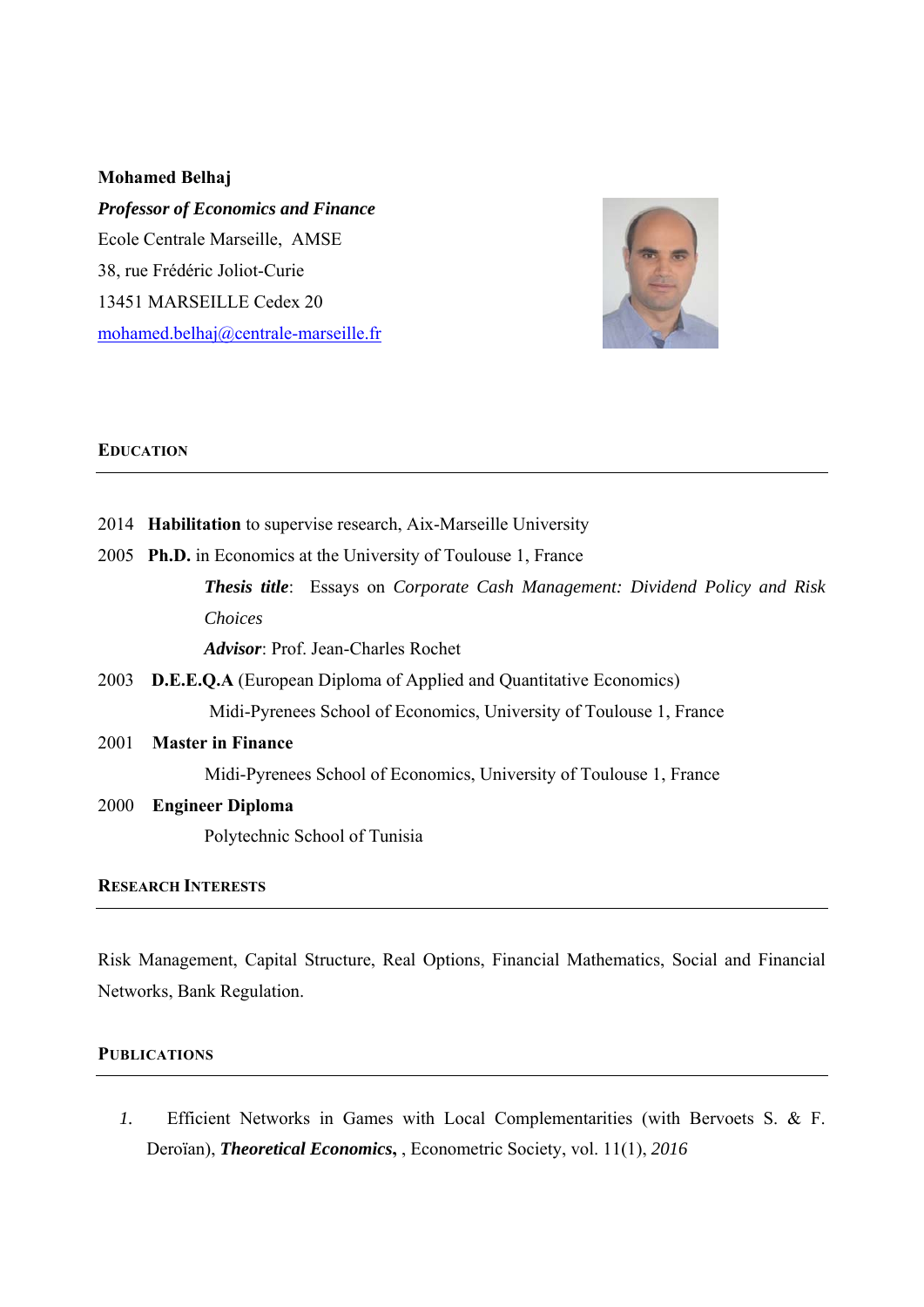- *2.* Network Games under Strategic Complementarities (with Bramoullé Y. & F. Deroïan), *Games and Economic Behavior, vol 88, pages 310-319, 2014.*
- *3.* Competing Activities in Social Networks (with F. Deroïan), *The B.E. Journal of Economic Analysis & Policy, vol. 14 (4), pages 1431–1466, 2014.*
- 4. Risk-Taking and Risk-Sharing Incentives under Moral Hazard (with Bourles, R. & F. Deroïan), *American Economic Journal: Microeconomics*, *American Economic Association*, *vol. 6(1), pages 58-90, February, 2014*.
- 5. Asymmetric Interaction and Aggregate Efforts (with F. Deroïan), *Journal of Mathematical Economics, vol 49, Issue 3, pages 183-250, 2013*.
- 6. Risk Taking under Heterogeneous Risk Sharing (with F. Deroïan), *Journal of Development Economics*, *vol. 98, issue 2, pages 192-202, 2012*.
- 7. Comments on 'On Optimal Dividend Payouts under Jump-Diffusion Risk Processes', *Stochastic Models, vol 1, pages 185-186, 2012*.
- 8. Excess Capital, Operational Disaster Risk, and Capital Requirements for Banks, *Quantitative Finance, vol 11, issue 5, pages 653-661, 2011.*
- *9.* Optimal Dividend Payments when Cash Reserves Follow a Jump-diffusion Process, *Mathematical Finance, 20: pages 313–325, 2010.*
- *10.* Endogenous Efforts in Communication Networks under Strategic Complementarity, (with F. Deroïan), *International Journal of Game Theory, vol. 39(3), pages 391-408, 2010.*
- *11.* Optimal Investment Decisions under Credit Constraint (with B. Djembessi), *Annals of Economics and Statistics, No. 93/94, pages 259-277, 2009.*

#### **WORKING PAPERS**

- 1. The value of network information: Assortative mixing makes the difference, *joint with* Frederic Deroïan
- *2.* Contracting on Network, *joint with* Frederic Deroïan
- *3.* Optimal Bank Preventive Supervision, *joint with* Nataliya Klimenko
- 4. On the Role of External Financing Costs in optimal Investment Decisions, *joint* w*ith* Nataliya Klimenko

#### **TEACHING EXPERIENCE**

# 2017 - **Professor at Ecole Centrale Marseille** 2006 - 2017 **Associate Professor at Ecole Centrale Marseille**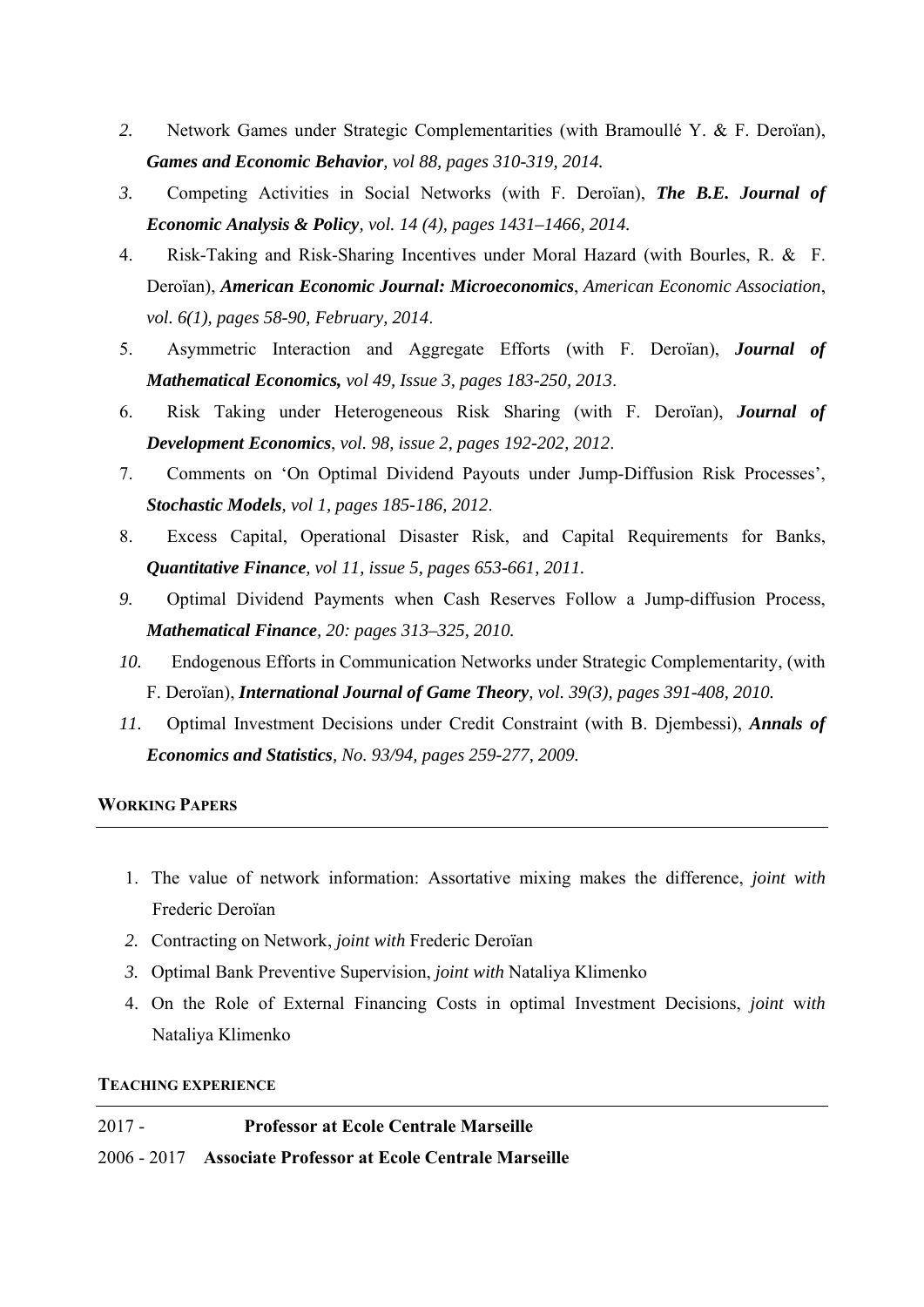Corporate Finance, Stochastic Finance, Accounting, Firm Management Simulation, Industrial Economics, Financial Markets, Corporate Evaluation

# 2001-2006 **Teaching Assistant at University of Toulouse 1**

Statistics, Financial mathematics, Microeconomics, Macroeconomics

### **SCHOLARSHIP AND GRANTS**

| 2001-2004 | Ph.D. Scholarship, France           |
|-----------|-------------------------------------|
| 2011-2015 | Scientific Excellence Grant, France |

# **SELECTED PRESENTATIONS**

- June 2017 : BiNoMa Workshop on Economics of networks, Malaga
- November 2016: The Association of Southern European Economic Theorists, Thessalonic
- September 2016: Workshop on Networks, Queen Mary University
- May 2016: Coalition Theory Network Workshop, Moscow
- April 2014: Euro-African Conference in Finance and Economics, (CEAFE), Agadir
- April 2013 : Eurasia Business and Economics Society Conference, Istanbul
- June 2012 : Les Journées " Louis-André Gérard-Varet ", Marseille
- May 2011 : AFFI, Montpellier.
- **March 2011: International Finance Conference 6, Hammammet.**
- June 2010: Les Journées " Louis-André Gérard-Varet ", Marseille
- June 2010: Euro-African Conference in Finance and Economics, Paris
- October 2010: The Association of Southern European Economic Theorists, Alicante
- March 2009: International Finance Conference 5, Hammammet.
- January 2008: 13th Coalition Theory Network Workshop, Venise
- **March 2007: International Finance Conference 4, Hammamet**
- January 2006: Royal Economic Society : Ph.D. Meeeting, London
- September 2005: European Economic Association, Amsterdam
- April 2005: Europlace Finance, Paris
- September 2004: International Conference, Stochastic Finance 2004, Lisbonne